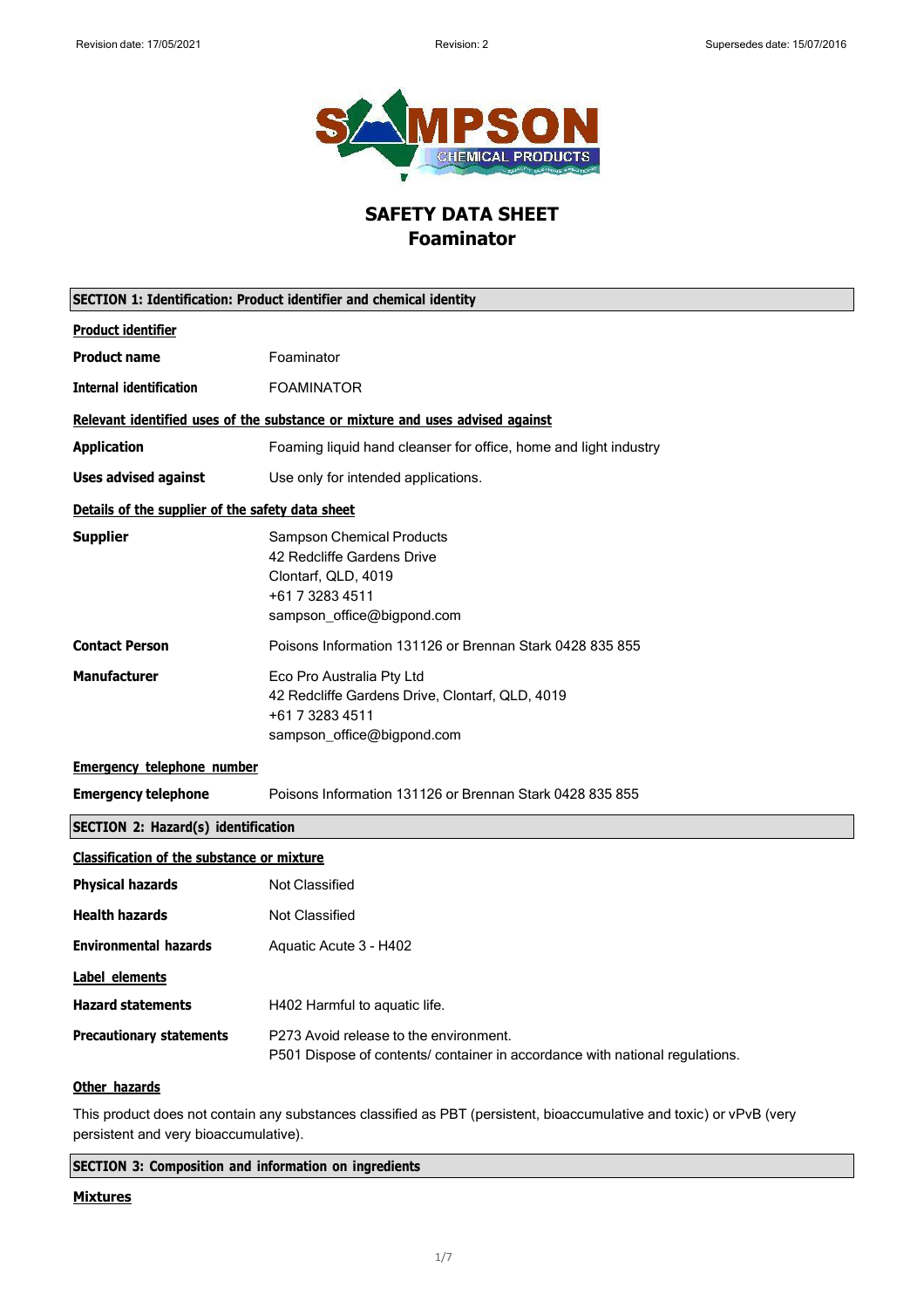| Lanolin, Ethoxylated                                  |                                                                                                                                                                                                                                                                                                                 | $<$ 1% |
|-------------------------------------------------------|-----------------------------------------------------------------------------------------------------------------------------------------------------------------------------------------------------------------------------------------------------------------------------------------------------------------|--------|
| CAS number: 61790-81-6                                |                                                                                                                                                                                                                                                                                                                 |        |
| Amines, coco alkyldimethyl, N-oxides                  |                                                                                                                                                                                                                                                                                                                 | $<$ 1% |
| CAS number: 61788-90-7                                |                                                                                                                                                                                                                                                                                                                 |        |
| polyhexamethylene; biguanide hydrochloride            |                                                                                                                                                                                                                                                                                                                 | $<$ 1% |
| CAS number: 27083-27-8                                |                                                                                                                                                                                                                                                                                                                 |        |
| <b>SECTION 4: First aid measures</b>                  |                                                                                                                                                                                                                                                                                                                 |        |
| <b>Description of first aid measures</b>              |                                                                                                                                                                                                                                                                                                                 |        |
| <b>General information</b>                            | If in doubt, get medical attention promptly. Show this Safety Data Sheet to the medical<br>personnel.                                                                                                                                                                                                           |        |
| <b>Inhalation</b>                                     | No specific recommendations. If throat irritation or coughing persists, proceed as follows.<br>Move affected person to fresh air and keep warm and at rest in a position comfortable for<br>breathing. Loosen tight clothing such as collar, tie or belt. Get medical attention if any<br>discomfort continues. |        |
| <b>Ingestion</b>                                      | No specific recommendations. If throat irritation or coughing persists, proceed as follows.<br>Rinse mouth. Get medical attention if any discomfort continues.                                                                                                                                                  |        |
| <b>Skin Contact</b>                                   | No specific recommendations. Rinse with water. Get medical attention if any discomfort<br>continues.                                                                                                                                                                                                            |        |
| Eye contact                                           | Rinse with water. Get medical attention if any discomfort continues.                                                                                                                                                                                                                                            |        |
| <b>Protection of first aiders</b>                     | Use protective equipment appropriate for surrounding materials.                                                                                                                                                                                                                                                 |        |
|                                                       | Most important symptoms and effects, both acute and delayed                                                                                                                                                                                                                                                     |        |
| <b>General information</b>                            | The severity of the symptoms described will vary dependent on the concentration and the<br>length of exposure.                                                                                                                                                                                                  |        |
| <b>Inhalation</b>                                     | No specific symptoms known. Spray/mists may cause respiratory tract irritation.                                                                                                                                                                                                                                 |        |
| <b>Ingestion</b>                                      | No specific symptoms known. May cause discomfort if swallowed.                                                                                                                                                                                                                                                  |        |
| <b>Skin contact</b>                                   | No specific symptoms known. May cause discomfort.                                                                                                                                                                                                                                                               |        |
| Eye contact                                           | No specific symptoms known. May be slightly irritating to eyes.                                                                                                                                                                                                                                                 |        |
|                                                       | Indication of any immediate medical attention and special treatment needed                                                                                                                                                                                                                                      |        |
| <b>Notes for the doctor</b>                           | Treat symptomatically.                                                                                                                                                                                                                                                                                          |        |
| <b>Specific treatments</b>                            | No special treatment required.                                                                                                                                                                                                                                                                                  |        |
| <b>SECTION 5: Firefighting measures</b>               |                                                                                                                                                                                                                                                                                                                 |        |
| <b>Extinguishing media</b>                            |                                                                                                                                                                                                                                                                                                                 |        |
| Suitable extinguishing media                          | The product is not flammable. Extinguish with alcohol-resistant foam, carbon dioxide, dry<br>powder or water fog. Use fire-extinguishing media suitable for the surrounding fire.                                                                                                                               |        |
| <b>Unsuitable extinguishing</b><br>media              | Do not use water jet as an extinguisher, as this will spread the fire.                                                                                                                                                                                                                                          |        |
| Special hazards arising from the substance or mixture |                                                                                                                                                                                                                                                                                                                 |        |

**Specific hazards** Containers can burst violently or explode when heated, due to excessive pressure build-up.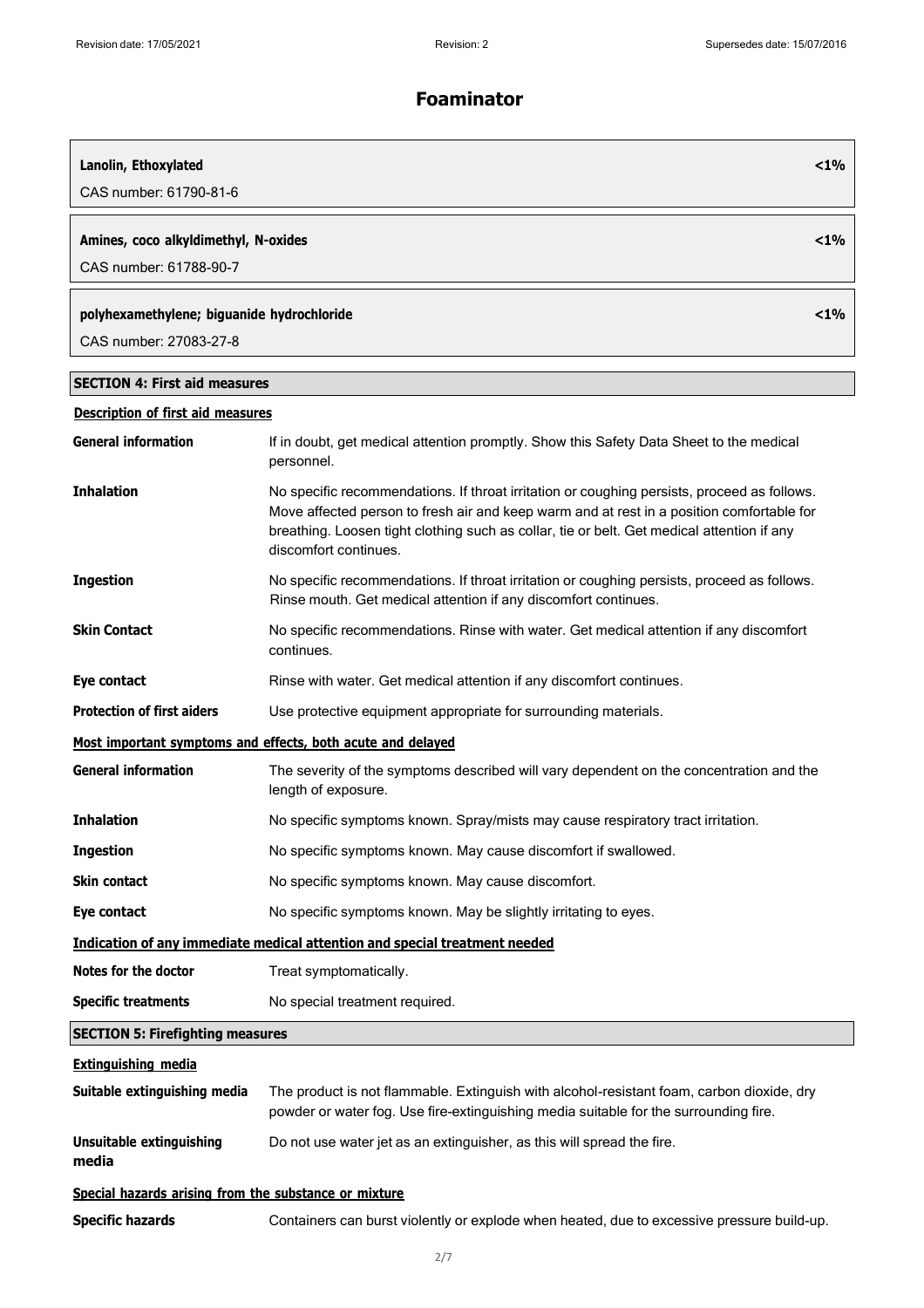| <b>Hazardous combustion</b><br>products                      | Thermal decomposition or combustion products may include the following substances:<br>Harmful gases or vapours.                                                                                                                                                                                                                                                                    |
|--------------------------------------------------------------|------------------------------------------------------------------------------------------------------------------------------------------------------------------------------------------------------------------------------------------------------------------------------------------------------------------------------------------------------------------------------------|
| <b>Advice for firefighters</b>                               |                                                                                                                                                                                                                                                                                                                                                                                    |
| <b>Protective actions during</b><br>firefighting             | Avoid breathing fire gases or vapours. Evacuate area. Cool containers exposed to heat with<br>water spray and remove them from the fire area if it can be done without risk. Cool containers<br>exposed to flames with water until well after the fire is out. If a leak or spill has not ignited, use<br>water spray to disperse vapours and protect men stopping the leak.       |
| Special protective equipment<br>for firefighters             | Wear positive-pressure self-contained breathing apparatus (SCBA) and appropriate protective<br>clothing. Firefighter's clothing conforming to Australia/New Zealand Standards AS/NZS 4967<br>(for clothing) AS/NZS 1801 (for helmets), AS/NZS 4821 (for protective boots), AS/NZS 1801<br>(for protective gloves) will provide a basic level of protection for chemical incidents. |
| <b>SECTION 6: Accidental release measures</b>                |                                                                                                                                                                                                                                                                                                                                                                                    |
|                                                              | Personal precautions, protective equipment and emergency procedures                                                                                                                                                                                                                                                                                                                |
| <b>Personal precautions</b>                                  | No specific recommendations. For personal protection, see Section 8.                                                                                                                                                                                                                                                                                                               |
| <b>Environmental precautions</b>                             |                                                                                                                                                                                                                                                                                                                                                                                    |
| <b>Environmental precautions</b>                             | Avoid discharge into drains or watercourses or onto the ground.                                                                                                                                                                                                                                                                                                                    |
| Methods and material for containment and cleaning up         |                                                                                                                                                                                                                                                                                                                                                                                    |
| Methods for cleaning up                                      | Reuse or recycle products wherever possible. Absorb spillage to prevent material damage.<br>Flush contaminated area with plenty of water. Wash thoroughly after dealing with a spillage.<br>Dispose of contents/container in accordance with national regulations.                                                                                                                 |
| Reference to other sections                                  |                                                                                                                                                                                                                                                                                                                                                                                    |
| <b>Reference to other sections</b>                           | For personal protection, see Section 8.                                                                                                                                                                                                                                                                                                                                            |
|                                                              | SECTION 7: Handling and storage, including how the chemical may be safely used                                                                                                                                                                                                                                                                                                     |
| <b>Precautions for safe handling</b>                         |                                                                                                                                                                                                                                                                                                                                                                                    |
| <b>Usage precautions</b>                                     | Read and follow manufacturer's recommendations. Wear protective clothing as described in<br>Section 8 of this safety data sheet. Keep away from food, drink and animal feeding stuffs.<br>Handle all packages and containers carefully to minimise spills. Keep container tightly sealed<br>when not in use. Avoid the formation of mists.                                         |
| <b>Advice on general</b><br>occupational hygiene             | Wash promptly if skin becomes contaminated. Take off contaminated clothing and wash<br>before reuse. Wash contaminated clothing before reuse.                                                                                                                                                                                                                                      |
| Conditions for safe storage, including any incompatibilities |                                                                                                                                                                                                                                                                                                                                                                                    |
| <b>Storage precautions</b>                                   | No specific recommendations.                                                                                                                                                                                                                                                                                                                                                       |
| <b>Storage class</b>                                         | Unspecified storage.                                                                                                                                                                                                                                                                                                                                                               |
| Specific end use(s)                                          |                                                                                                                                                                                                                                                                                                                                                                                    |
| Specific end use(s)                                          | The identified uses for this product are detailed in Section 1.                                                                                                                                                                                                                                                                                                                    |
| <b>SECTION 8: Exposure controls and personal protection</b>  |                                                                                                                                                                                                                                                                                                                                                                                    |
| <b>Exposure controls</b>                                     |                                                                                                                                                                                                                                                                                                                                                                                    |
| <b>Appropriate engineering</b>                               | No specific ventilation requirements.                                                                                                                                                                                                                                                                                                                                              |

**controls**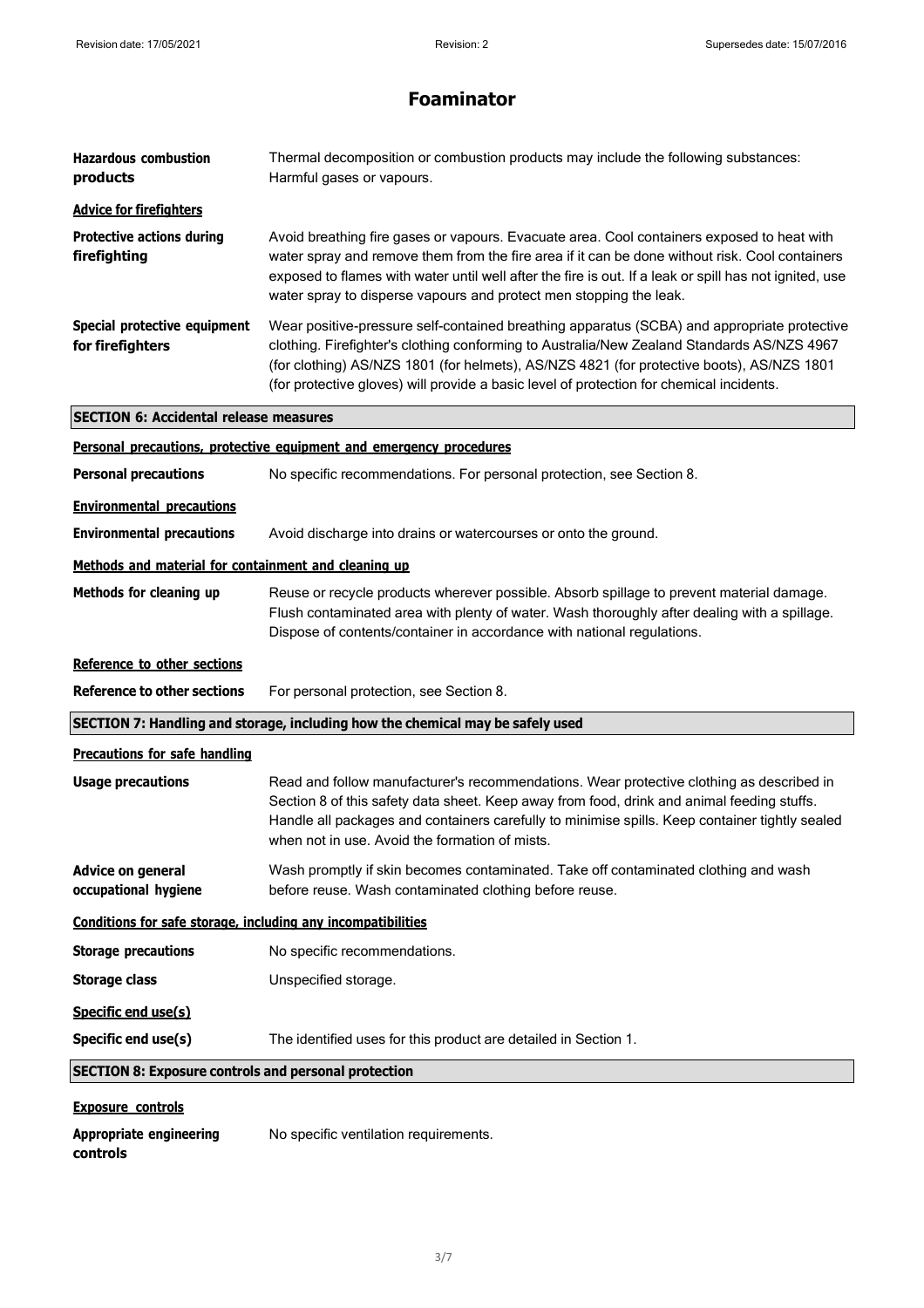| Eye/face protection                              | No specific eye protection required during normal use. Large Spillages: Eyewear complying<br>with an approved standard should be worn if a risk assessment indicates eye contact is<br>possible. |
|--------------------------------------------------|--------------------------------------------------------------------------------------------------------------------------------------------------------------------------------------------------|
| Hand protection                                  | No specific hand protection recommended. Large Spillages: Wear protective gloves.                                                                                                                |
| <b>Hygiene measures</b>                          | No specific requirements are anticipated under normal conditions of use.                                                                                                                         |
| <b>Respiratory protection</b>                    | No specific recommendations. Provide adequate ventilation. Large Spillages: If ventilation is<br>inadequate, suitable respiratory protection must be worn.                                       |
| <b>Environmental exposure</b><br><b>controls</b> | Not regarded as dangerous for the environment.                                                                                                                                                   |

| Information on basic physical and chemical properties |               |
|-------------------------------------------------------|---------------|
| <b>Appearance</b>                                     | Clear liquid. |
| <b>Colour</b>                                         | Clear.        |
| <b>Odour</b>                                          | Mild.         |
| pH                                                    | $6.0 - 7.0$   |
| <b>Specific Gravity</b>                               | 1.0           |

#### **SECTION 10: Stability and reactivity**

**SECTION 9: Physical and chemical properties**

| <b>Reactivity</b>                                                    | There are no known reactivity hazards associated with this product.                                                                                                     |
|----------------------------------------------------------------------|-------------------------------------------------------------------------------------------------------------------------------------------------------------------------|
| <b>Stability</b>                                                     | Stable at normal ambient temperatures and when used as recommended. Stable under the<br>prescribed storage conditions.                                                  |
| <b>Possibility of hazardous</b><br>reactions                         | No potentially hazardous reactions known.                                                                                                                               |
| <b>Conditions to avoid</b>                                           | There are no known conditions that are likely to result in a hazardous situation.                                                                                       |
| <b>Materials to avoid</b>                                            | No specific material or group of materials is likely to react with the product to produce a<br>hazardous situation.                                                     |
| <b>Hazardous decomposition</b><br>products                           | Does not decompose when used and stored as recommended. Thermal decomposition or<br>combustion products may include the following substances: Harmful gases or vapours. |
| <b>SECTION 11: Toxicological information</b>                         |                                                                                                                                                                         |
| <b>Information on toxicological effects</b>                          |                                                                                                                                                                         |
| <b>Toxicological effects</b>                                         | Not regarded as a health hazard under current legislation.                                                                                                              |
| <b>Acute toxicity - oral</b><br>Notes (oral LD <sub>50</sub> )       | Based on available data the classification criteria are not met.                                                                                                        |
| <b>Acute toxicity - dermal</b><br>Notes (dermal LD <sub>50</sub> )   | Based on available data the classification criteria are not met.                                                                                                        |
| <b>Acute toxicity - inhalation</b><br><b>Notes (inhalation LCso)</b> | Based on available data the classification criteria are not met.                                                                                                        |
| <b>Skin corrosion/irritation</b>                                     |                                                                                                                                                                         |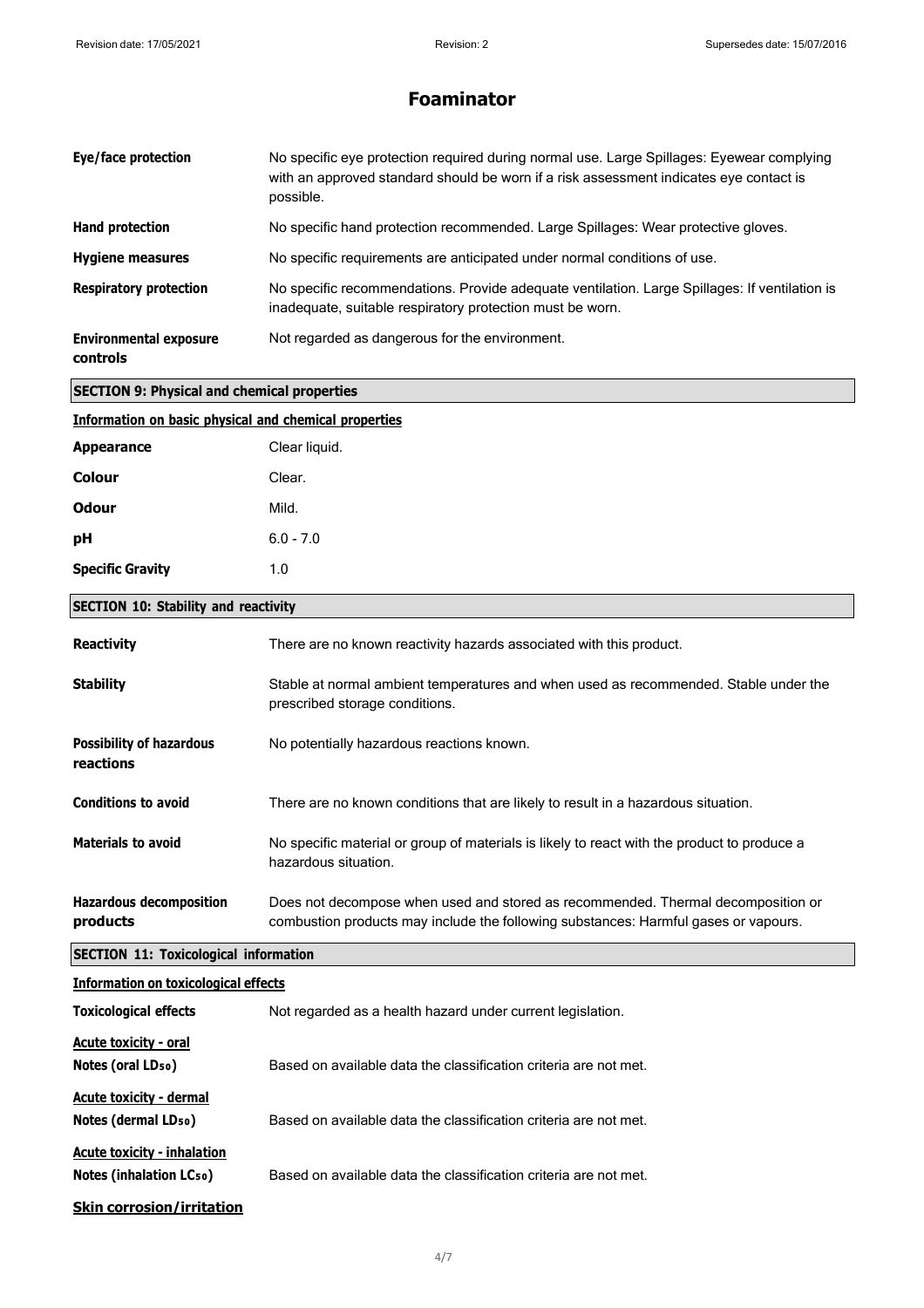| Animal data                                                                           | Based on available data the classification criteria are not met.                                                                                 |
|---------------------------------------------------------------------------------------|--------------------------------------------------------------------------------------------------------------------------------------------------|
| Serious eye damage/irritation                                                         | Serious eye damage/irritation Based on available data the classification criteria are not met.                                                   |
| <b>Respiratory sensitisation</b><br><b>Respiratory sensitisation</b>                  | Based on available data the classification criteria are not met.                                                                                 |
| <b>Skin sensitisation</b><br><b>Skin sensitisation</b>                                | Based on available data the classification criteria are not met.                                                                                 |
| Germ cell mutagenicity<br>Genotoxicity - in vitro                                     | Based on available data the classification criteria are not met.                                                                                 |
| <b>Carcinogenicity</b><br>Carcinogenicity                                             | Based on available data the classification criteria are not met.                                                                                 |
| <b>IARC</b> carcinogenicity                                                           | None of the ingredients are listed or exempt.                                                                                                    |
| <b>Reproductive toxicity</b>                                                          | Reproductive toxicity - fertility Based on available data the classification criteria are not met.                                               |
| <b>Reproductive toxicity -</b><br>development                                         | Based on available data the classification criteria are not met.                                                                                 |
| Specific target organ toxicity - single exposure<br><b>STOT - single exposure</b>     | Not classified as a specific target organ toxicant after a single exposure.                                                                      |
| Specific target organ toxicity - repeated exposure<br><b>STOT - repeated exposure</b> | Not classified as a specific target organ toxicant after repeated exposure.                                                                      |
| <b>Aspiration hazard</b><br><b>Aspiration hazard</b>                                  | Based on available data the classification criteria are not met.                                                                                 |
| <b>General information</b>                                                            | No specific health hazards known. The severity of the symptoms described will vary<br>dependent on the concentration and the length of exposure. |
| <b>Inhalation</b>                                                                     | No specific symptoms known. Spray/mists may cause respiratory tract irritation.                                                                  |
| <b>Ingestion</b>                                                                      | No specific symptoms known. May cause discomfort if swallowed.                                                                                   |
| <b>Skin Contact</b>                                                                   | No specific symptoms known. May cause discomfort.                                                                                                |
| Eye contact                                                                           | No specific symptoms known. May be slightly irritating to eyes.                                                                                  |
| <b>Route of exposure</b>                                                              | Ingestion Inhalation Skin and/or eye contact                                                                                                     |
| <b>Target Organs</b>                                                                  | No specific target organs known.                                                                                                                 |
| <b>SECTION 12: Ecological information</b>                                             |                                                                                                                                                  |
| <b>Ecotoxicity</b>                                                                    | Not regarded as dangerous for the environment. However, large or frequent spills may have<br>hazardous effects on the environment.               |
| <b>Toxicity</b>                                                                       | Based on available data the classification criteria are not met.                                                                                 |
| Persistence and degradability                                                         |                                                                                                                                                  |
| Persistence and degradability The degradability of the product is not known.          |                                                                                                                                                  |

#### **Bioaccumulative potential**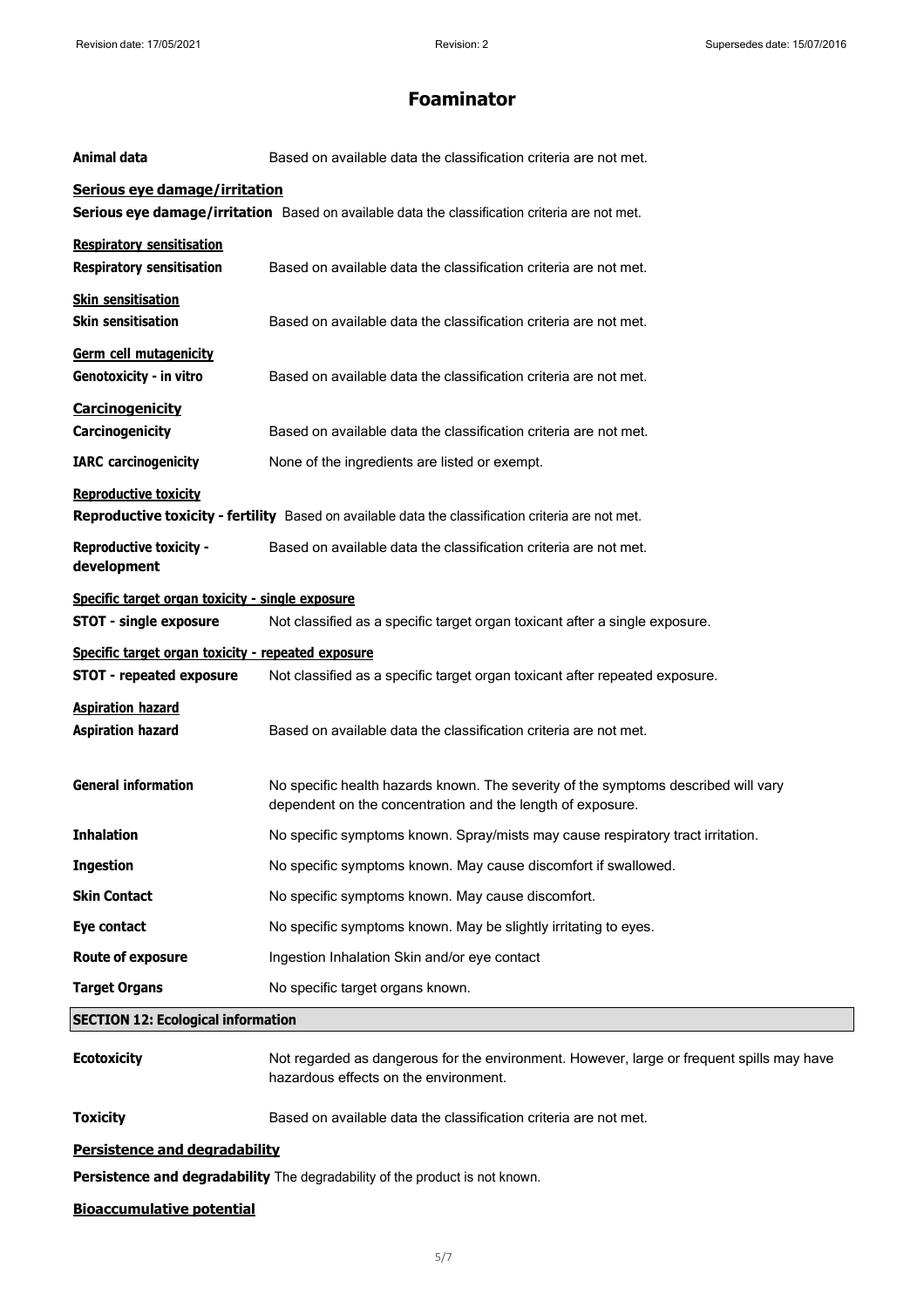| <b>Bioaccumulative Potential</b>                                               | No data available on bioaccumulation.                                                                                                                                                                                                                                                                                                                                                                |
|--------------------------------------------------------------------------------|------------------------------------------------------------------------------------------------------------------------------------------------------------------------------------------------------------------------------------------------------------------------------------------------------------------------------------------------------------------------------------------------------|
| <b>Mobility in soil</b>                                                        |                                                                                                                                                                                                                                                                                                                                                                                                      |
| <b>Mobility</b>                                                                | No data available.                                                                                                                                                                                                                                                                                                                                                                                   |
| Other adverse effects                                                          |                                                                                                                                                                                                                                                                                                                                                                                                      |
| <b>Other adverse effects</b>                                                   | None known.                                                                                                                                                                                                                                                                                                                                                                                          |
| <b>SECTION 13: Disposal considerations</b>                                     |                                                                                                                                                                                                                                                                                                                                                                                                      |
| <b>Waste treatment methods</b>                                                 |                                                                                                                                                                                                                                                                                                                                                                                                      |
| <b>General information</b>                                                     | The generation of waste should be minimised or avoided wherever possible. Reuse or recycle<br>products wherever possible. This material and its container must be disposed of in a safe<br>way.                                                                                                                                                                                                      |
| <b>Disposal methods</b>                                                        | Dispose of surplus products and those that cannot be recycled via a licensed waste disposal<br>contractor. Waste packaging should be collected for reuse or recycling. Incineration or landfill<br>should only be considered when recycling is not feasible. Waste should not be disposed of<br>untreated to the sewer unless fully compliant with the requirements of the local water<br>authority. |
| <b>SECTION 14: Transport information</b>                                       |                                                                                                                                                                                                                                                                                                                                                                                                      |
| General                                                                        | The product is not covered by international regulations on the transport of dangerous goods<br>(IMDG, IATA, ADG).                                                                                                                                                                                                                                                                                    |
| <b>UN number</b>                                                               |                                                                                                                                                                                                                                                                                                                                                                                                      |
| Not applicable.                                                                |                                                                                                                                                                                                                                                                                                                                                                                                      |
| <b>UN proper shipping name</b>                                                 |                                                                                                                                                                                                                                                                                                                                                                                                      |
| Not applicable.                                                                |                                                                                                                                                                                                                                                                                                                                                                                                      |
| Transport hazard class(es)                                                     |                                                                                                                                                                                                                                                                                                                                                                                                      |
| No transport warning sign required.                                            |                                                                                                                                                                                                                                                                                                                                                                                                      |
| <u>Packing group</u>                                                           |                                                                                                                                                                                                                                                                                                                                                                                                      |
| Not applicable.                                                                |                                                                                                                                                                                                                                                                                                                                                                                                      |
| <b>Environmental hazards</b>                                                   |                                                                                                                                                                                                                                                                                                                                                                                                      |
| Environmentally hazardous substance/marine pollutant<br>No.                    |                                                                                                                                                                                                                                                                                                                                                                                                      |
| <b>Special precautions for user</b>                                            |                                                                                                                                                                                                                                                                                                                                                                                                      |
| Not applicable.                                                                |                                                                                                                                                                                                                                                                                                                                                                                                      |
| Transport in bulk according to<br>Annex II of MARPOL 73/78<br>and the IBC Code | Not applicable.                                                                                                                                                                                                                                                                                                                                                                                      |
| <b>SECTION 15: Regulatory information</b>                                      |                                                                                                                                                                                                                                                                                                                                                                                                      |
| <b>Inventories</b><br><b>Australia - AICS</b>                                  |                                                                                                                                                                                                                                                                                                                                                                                                      |

None of the ingredients are listed or exempt.